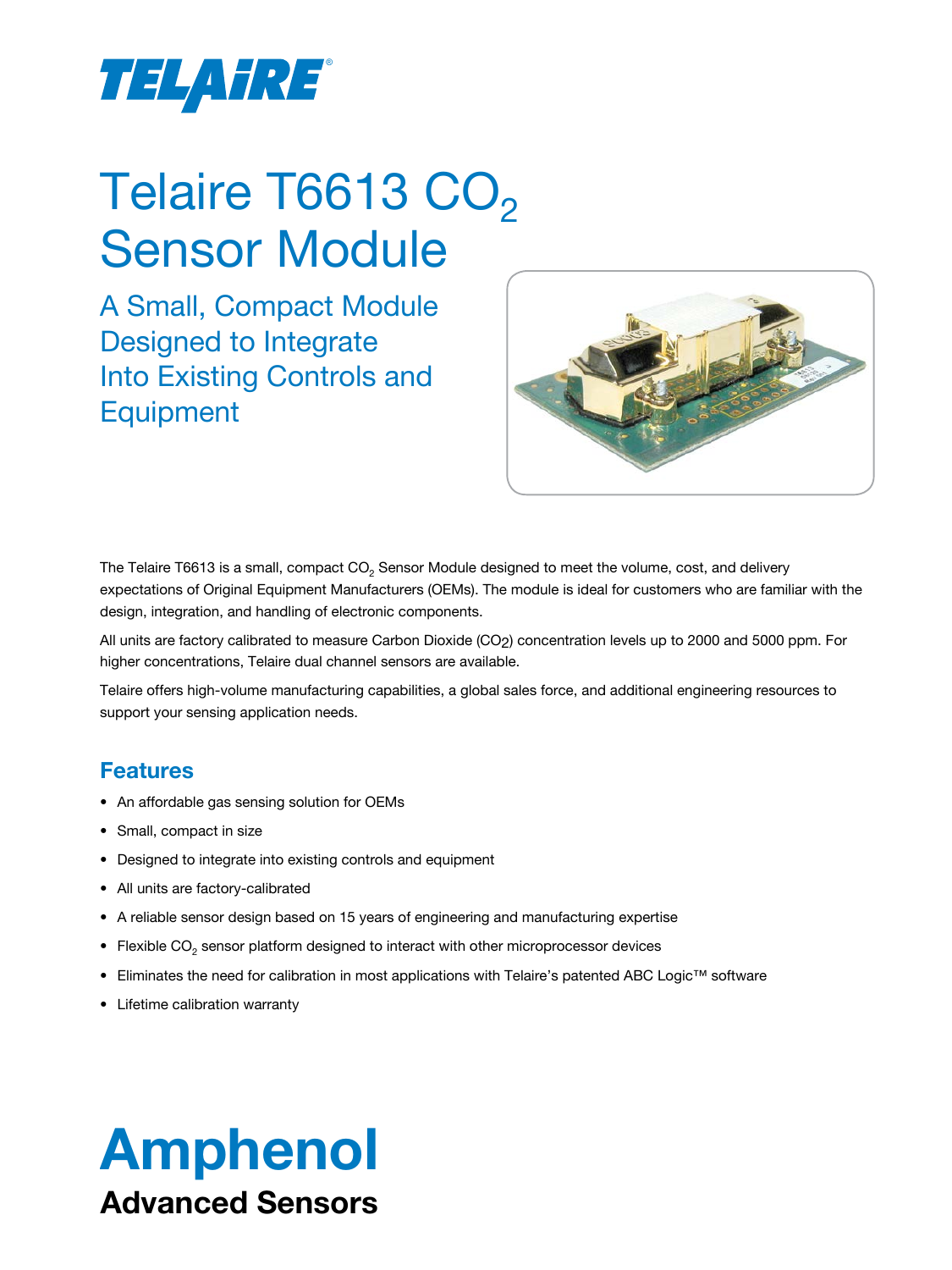## Telaire T6613 CO<sub>2</sub> Sensor Module Specifications

#### **Method**

Non Dispersive Infrared (NDIR), gold plated optics, diffusion or flow-through sampling (with Telaire's Patented ABC Logic™ Self Calibrated Algorithm)

#### **Measurement Range**

0 to 2000 ppm\*\*

#### **Dimensions**

2.25 in X 1.365 in X 0.60 in (57.15 mm X 34.67 mm X 15.24 mm)

#### **Accuracy\***

- 400-1250 ppm  $\pm$  30 ppm or 3% of reading, whichever is greater\*
- $\bullet$  1250-2000 ppm  $\pm 5\%$  of reading + 30ppm<sup>\*</sup>

#### **Temperature Dependence**

0.2% FS per °C

#### **Stability**

< 2% of FS over life of sensor (15 year typical)

#### **Pressure Dependence** 0.13% of reading per mm Hg

## **Calibration Interval**

Not required

#### **Response Time** < 2 minutes for 90% step change typical

### **Signal Update**

Every 4 seconds

#### **Warm Up Time**

- < 2 minutes (operational)
- 10 minutes (maximum accuracy)

#### **Operating Conditions**

- 32°F to 122°F (0°C to 50°C)
- 0 to 95% RH, non-condensing

#### **Storage Conditions** -40°F to 158°F (-40°C to 70°C)



## **Output**

#### **Digital**

UART @ 19200 Baud I 2 C slave up to 100kHz (Please call for detailed product specifications).

#### **Analog**

0 to 4 VDC

#### **Power Supply Requirements**

5 VDC regulated (±5%)

#### **Power Consumption**

- 0.90 Watts peak
- 0.165 Watts average

#### **Interface Connections**

Designed for 12-pin male header with 0.1 in (2.54 mm) spacing. Header not included.

#### **Flow Rates (Via Flow Ports)**

Flow-through version 40 to 50 cc/min

## **Warranty Terms**

12 months

*\*Tolerance based on span gas of ±2%*

*\*\* Subjecting sensors to environments less than 400 ppm for more than 15 minutes may affect accuracy due to ABC Logic algorithm.*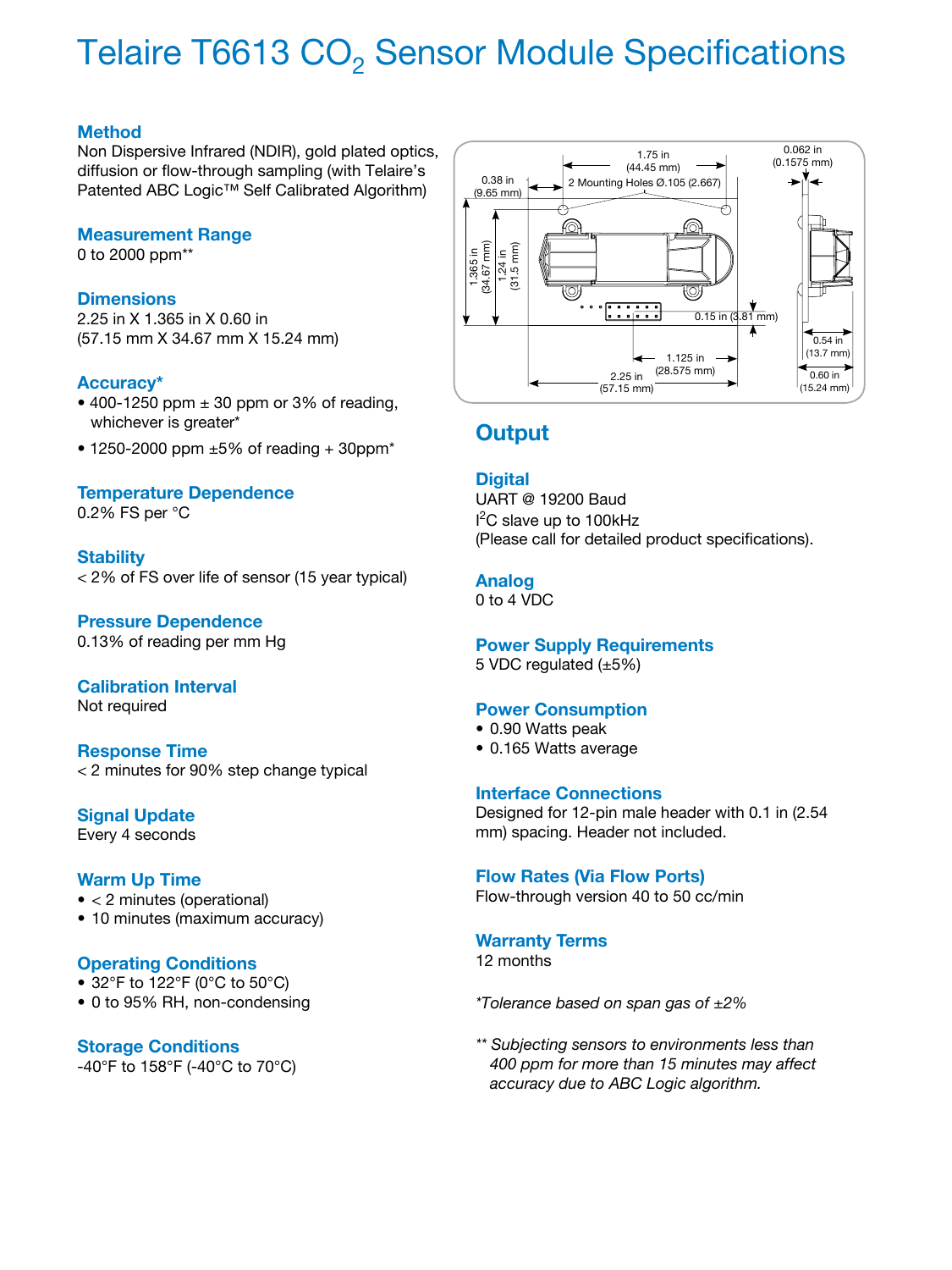Automatic Background Logic, or ABC Logic, is a patented self-calibration technique that is designed to be used in applications where concentrations will drop to outside ambient conditions (400 ppm) at least three times in a 14 day period, typically during unoccupied periods.

*\*Full accuracy to be achieved utilizing ABC Logic. With ABC Logic enabled, the sensor will typically reach its operational accuracy after 25 hours of continuous operation at a condition that it was exposed to ambient reference levels of air at 400 ppm ±10 ppm CO2. Sensor will maintain accuracy specifications with ABC Logic enabled, given that it is at least four times in 21 days exposed to the reference value and this reference value is the lowest concentration to which the sensor is exposed. ABC Logic requires continuous operation of the sensor for periods of at least 24 hours. Note: Applies when used in typical residential ambient air. Consult Telaire if other gases or corrosive agents are part of the application environment.*

## **Pin Designations**

| <b>Connector Pinout</b> | <b>Function</b>     |
|-------------------------|---------------------|
| A                       | TX (UART)           |
| в                       | RX (UART)           |
| C                       | $V+$ (5 VDC)        |
| 1                       | $V+$ (5 VDC)        |
| 2                       | <b>GND</b>          |
| 3                       | <b>GND</b>          |
| 4                       | AV OUT (0 to 4 VDC) |
| 5                       | $I2C$ SCL           |
| 6                       | No Connect          |
| 7                       | $I2C$ SDA           |
| 8                       | No Connect          |
| 9                       | No Connect          |
| 10                      | TX (UART)           |
| 11                      | RX (UART)           |
| 12                      | <b>GND</b>          |



## **Module T6613-F (Flow-Through)**

The diffusion membrane is replaced with a nonpermeable seal. The two flow ports can be used for flow-through sampling. Flow rate of 50 cc/min recommended.

## **Handling and Installation**

Telaire T6613 CO<sub>2</sub> Sensor Modules are infrared gas sensors on a printed circuit board and should be treated carefully. Precautions should be taken to observe specified limits and prevent damage from electrostatic discharge or rough handling. Please refer to ANSI/ESD S20. 20-1999 for more information on preventing ESD damage and IPC 610 Rev D for more information on proper electronic assembly practices.

## **Calibration**

Telaire does not recommend the customer recalibrate the T6613 module after installation. The ABC Logic algorithm will begin after 24 hours, adjusting the sensor measurement resulting in sensor-to-sensor consistency. If immediate consistency is desired, the sensors may be single point calibrated using pre-mixed reference gas or ambient air measured by a reference sensor.

## **Available Models**

| <b>Part Number</b> | <b>Sampling Method</b>       | <b>Measurement</b><br>Range |
|--------------------|------------------------------|-----------------------------|
| T6613              | Diffusion                    | 0-2,000 ppm                 |
| T6613-F            | Flow Through                 | 0-2,000 ppm                 |
| T6613-C            | Diffusion with gas ports     | 0-2,000 ppm                 |
| T6613-R12          | Diffusion, 12 second<br>rate | 0-2,000 ppm                 |
| T6613-5K           | Diffusion                    | 0-5,000 ppm                 |
| T6613-5KF          | Flow-Throuah                 | 0-5,000 ppm                 |
| T6613-5KC          | Diffusion with gas ports     | 0-5,000 ppm                 |